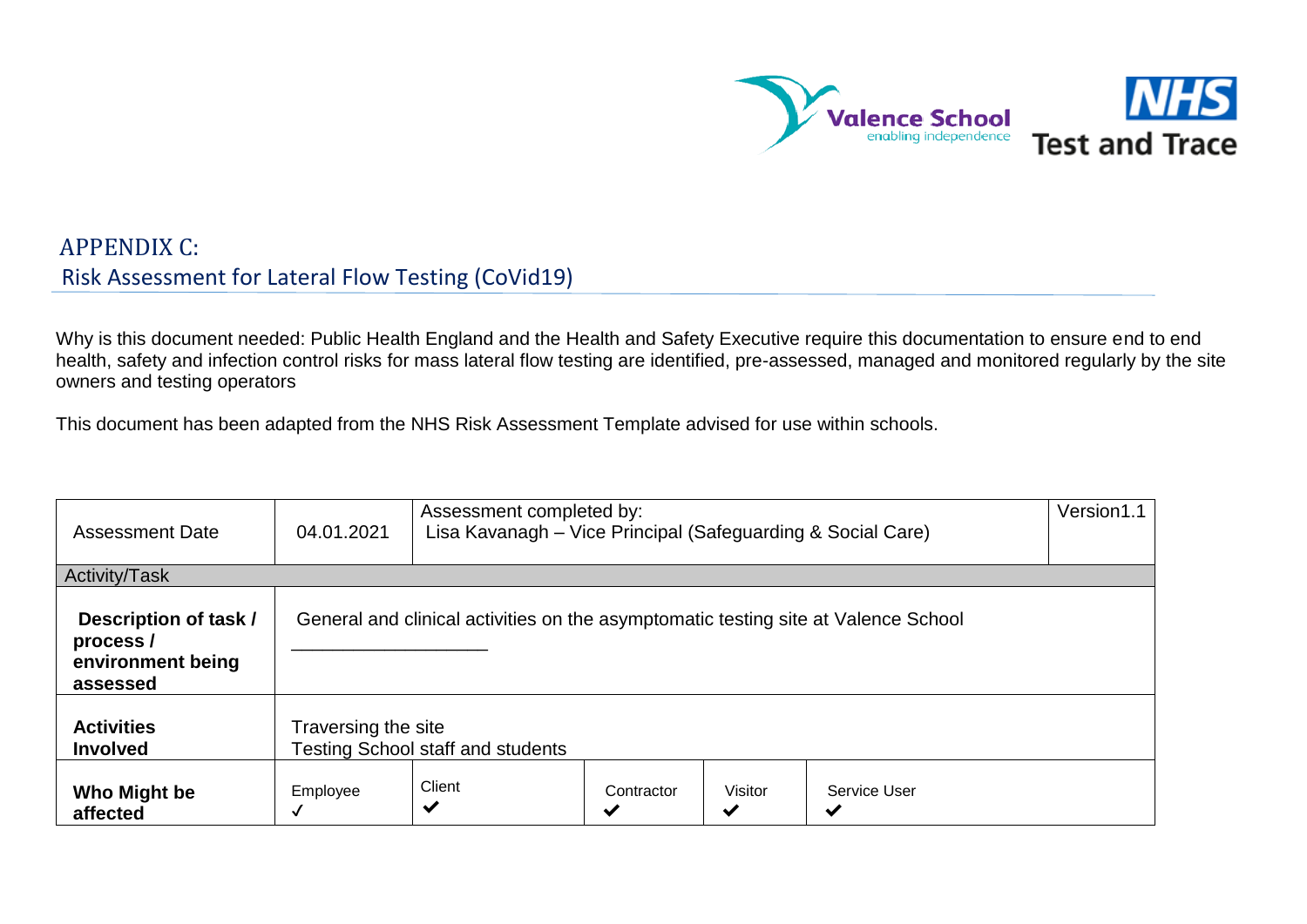| <b>No</b>      | Hazards                                                                                                                                | <b>Associated risks</b>                                                                                                                                                                                                                                                                 | <b>Current Control/ Mitigation Measures</b>                                                                                                                                                                                                                                                                                                                                                                                                                                                                                                                                                                                                                                                                                                                                                                                                                                                                                                                                                                                                                                                                                                                                                                                                                                                                                                                                                                                                                                                                                            |
|----------------|----------------------------------------------------------------------------------------------------------------------------------------|-----------------------------------------------------------------------------------------------------------------------------------------------------------------------------------------------------------------------------------------------------------------------------------------|----------------------------------------------------------------------------------------------------------------------------------------------------------------------------------------------------------------------------------------------------------------------------------------------------------------------------------------------------------------------------------------------------------------------------------------------------------------------------------------------------------------------------------------------------------------------------------------------------------------------------------------------------------------------------------------------------------------------------------------------------------------------------------------------------------------------------------------------------------------------------------------------------------------------------------------------------------------------------------------------------------------------------------------------------------------------------------------------------------------------------------------------------------------------------------------------------------------------------------------------------------------------------------------------------------------------------------------------------------------------------------------------------------------------------------------------------------------------------------------------------------------------------------------|
| $\mathbf 1$    | Contact<br>between<br>individuals<br>increasing the<br>risk of<br>transmission of<br>COVID19                                           | Transmission of the virus leading<br>to ill health or potential death                                                                                                                                                                                                                   | Asymptomatic: All test subjects are to be advised in advance not to attend if they<br>have any symptoms of COVID 19, or live with someone who is showing symptoms of<br>COVID 19 (including a fever and/or new persistent cough) or if they have returned<br>within 14 days from a part of the world affected by the virus or have been in close<br>contact with someone who is displaying symptoms.<br>Face masks: Reminder of the requirement to wear a face mask to be communicated<br>$\bullet$<br>at the time of booking. Prominent signage to be displayed at the entrance to the<br>building. Face coverings/masks to be always worn by individuals throughout the<br>process except for brief lowering at time of swabbing.<br>Hand hygiene: Individuals must apply hand sanitiser gel on arrival, overseen by<br><b>Registration Assistant.</b><br>Social distancing: Two metre social distancing to be maintained between subjects<br>$\bullet$<br>with measured floor markings in place to ensure compliance in addition to verbal<br>reminders if necessary from reception, queue management & sampling staff.<br>A one-way flow of subjects through the building is to be initiated and maintained at all<br>$\bullet$<br>times. Compliance with this is to be ensured by attending staff.<br>Cleaning: Regular cleaning of the site including wipe down of all potential touchpoints<br>in accordance with PHE guidance.<br>No physical handing of documents to subjects except barcodes and PCR test kits.<br>$\bullet$ |
| $\overline{2}$ | Contact<br>between test<br>subjects and<br>staff increasing<br>the risk of<br>transmission of<br>COVID19:<br>Welcome &<br>registration | Transmission of the virus leading<br>to ill health or potential death                                                                                                                                                                                                                   | Appointment times for each staff and student group will be allocated and agreed in<br>$\bullet$<br>advance.<br>Attendance registers produced for each session to expedite the registration process.<br>$\bullet$<br>Social distancing maintained with floor markings to promote compliance.                                                                                                                                                                                                                                                                                                                                                                                                                                                                                                                                                                                                                                                                                                                                                                                                                                                                                                                                                                                                                                                                                                                                                                                                                                            |
| 3              | Contact<br>between test<br>subject and<br>sampler<br>increasing the<br>transmission of<br>COVID19:<br>Sample taking                    | Transmission of the virus leading<br>to ill health or potential death<br>For many students, there is a<br>potential risk of accidental injury<br>or harm if tests are administered<br>by staff (through involuntary<br>movement, inability to comply or<br>due to complex health needs) | Lateral Flow tests will only be provided to staff and students who are able to<br>$\bullet$<br>self-administer their test.<br>Bubble staff to support enablement as required (holding equipment, providing<br>$\bullet$<br>reassurance, facilitating hand/face hygiene).<br>Full PPE to be worn by all test staff during the session.<br>$\bullet$<br>Test subject (and support staff) to use the tissues and hand sanitiser after<br>$\bullet$<br>administering the test.<br>Waste disposal - appropriate bins provided at each station.<br>$\bullet$                                                                                                                                                                                                                                                                                                                                                                                                                                                                                                                                                                                                                                                                                                                                                                                                                                                                                                                                                                                 |
| 4              | Contact<br>between<br>samples and                                                                                                      | Transmission of the virus leading<br>to ill health or potential death                                                                                                                                                                                                                   | Processing staff to wear full PPE and to adhere to the training provided.<br>$\bullet$                                                                                                                                                                                                                                                                                                                                                                                                                                                                                                                                                                                                                                                                                                                                                                                                                                                                                                                                                                                                                                                                                                                                                                                                                                                                                                                                                                                                                                                 |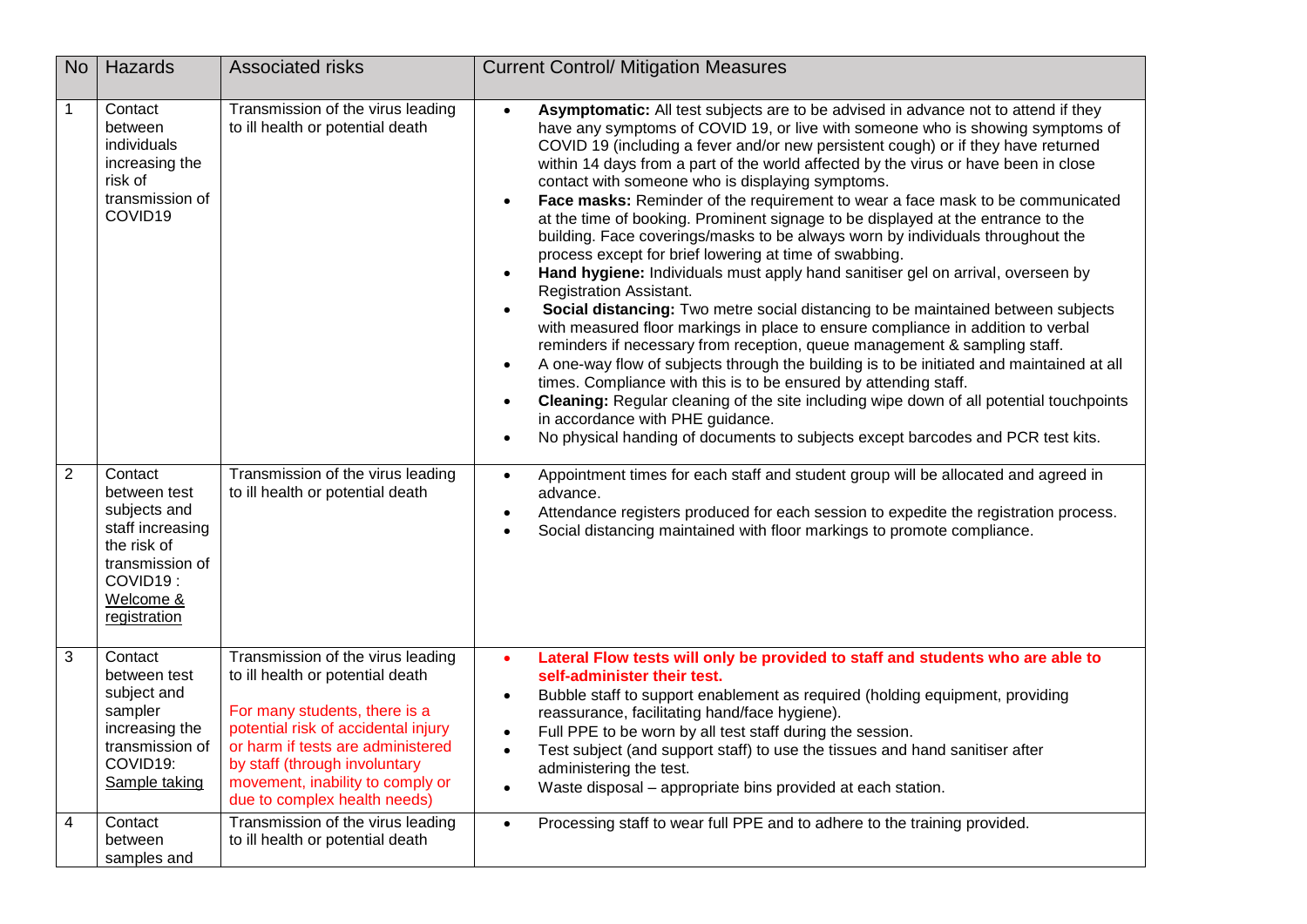|                | sample testers<br>increasing the<br>transmission of<br>COVID19:<br>Sample<br>processing &<br>analysis.                                                                                                         |                                                                                                                                                                                                                                                                                                                                                                                                                                             | Processing staff to adhere to the infection control measures outlined in the training<br>module<br>Processing outcome to be noted and all results emailed to the Results team at the end<br>of the session if they are not in attendance.<br>Results team will collate and upload information to NHS Test and Trace Service.                                                                                                                                                                                                                                                                                                                                                                                                                                                                                                                                                                                                                                                                   |
|----------------|----------------------------------------------------------------------------------------------------------------------------------------------------------------------------------------------------------------|---------------------------------------------------------------------------------------------------------------------------------------------------------------------------------------------------------------------------------------------------------------------------------------------------------------------------------------------------------------------------------------------------------------------------------------------|------------------------------------------------------------------------------------------------------------------------------------------------------------------------------------------------------------------------------------------------------------------------------------------------------------------------------------------------------------------------------------------------------------------------------------------------------------------------------------------------------------------------------------------------------------------------------------------------------------------------------------------------------------------------------------------------------------------------------------------------------------------------------------------------------------------------------------------------------------------------------------------------------------------------------------------------------------------------------------------------|
| $\overline{6}$ | Contact<br>between<br>samples and<br>sample testers<br>increasing the<br>transmission of<br>COVID19:<br>Sample<br>disposal and<br>waste disposal                                                               | Transmission of the virus leading<br>to ill health or potential death                                                                                                                                                                                                                                                                                                                                                                       | Samples sealed and placed in the clinical waste bins provided.<br>Area and any equipment used is promptly disinfected and wiped down<br>$\bullet$<br>Processing staff to change gloves and sanitise hands after handling waste.<br>$\bullet$                                                                                                                                                                                                                                                                                                                                                                                                                                                                                                                                                                                                                                                                                                                                                   |
| $\overline{7}$ | Incorrect result<br>communication                                                                                                                                                                              | Wrong samples or miscoding of<br>results                                                                                                                                                                                                                                                                                                                                                                                                    | -2 identical barcodes are provided to subject at check in<br>• The subject registers their details to a unique ID barcode before conducting the test<br>• Barcodes are attached by trained staff<br>Barcodes are checked for congruence at the analysis station and applied to Lateral Flow<br>Device                                                                                                                                                                                                                                                                                                                                                                                                                                                                                                                                                                                                                                                                                          |
| 8              | Damaged<br>barcode, lost<br>LFD, failed<br>scan of<br>barcode                                                                                                                                                  | Orphaned record on registration<br>portal & No result communicated<br>to individual                                                                                                                                                                                                                                                                                                                                                         | • Rule based recall of subjects who have not received a result within 5 hrs of registration<br>• Subjects are called for a retest                                                                                                                                                                                                                                                                                                                                                                                                                                                                                                                                                                                                                                                                                                                                                                                                                                                              |
| 9              | Extraction<br>solution which<br>comes with the<br>lab test kit<br>contains the<br>following<br>components:<br>Disodium<br>Hydrogen<br>Phosphate,<br>Sodium<br>Phosphate<br>Monobasic and<br>Sodium<br>Chloride | These components do not have<br>any hazard labels associated with<br>them, and the manufacturer<br>states that there are no hazards<br>anticipated under conditions of<br>use as described in other product<br>literature. This is the case for<br>exposure to: eye, skin, inhalation,<br>ingestion, chronic toxicity,<br>reproductive and developmental<br>toxicity, carcinogenicity, and<br>medical conditions aggravated by<br>exposure. | • PPE: nitrile gloves which meet the Regulation (EU) 2016/425 to be used at all times when<br>handling the extraction solution. Safety glasses with side shields which are tested and<br>approved under appropriate government standards to be worn at all times when handling the<br>extraction solution. Impervious clothing to be worn to protect the body from splashes or<br>spillages.<br>· Environmental: do not let product enter drains<br>• Spillages: wipe surfaces which the solution has been spilt on and dispose of cleaning<br>material in line with the lab's waste disposal procedures<br>• Do not use if the solution has expired<br>. Training to be provided in handling potentially biohazardous samples, chemicals and good lab<br>practice. Adhere to guidelines in these training procedures to prevent improper handling.<br>• Follow procedures on the MSDS form provided by Innova to mitigate against inhalation, skin<br>contact or ingestion of these chemicals |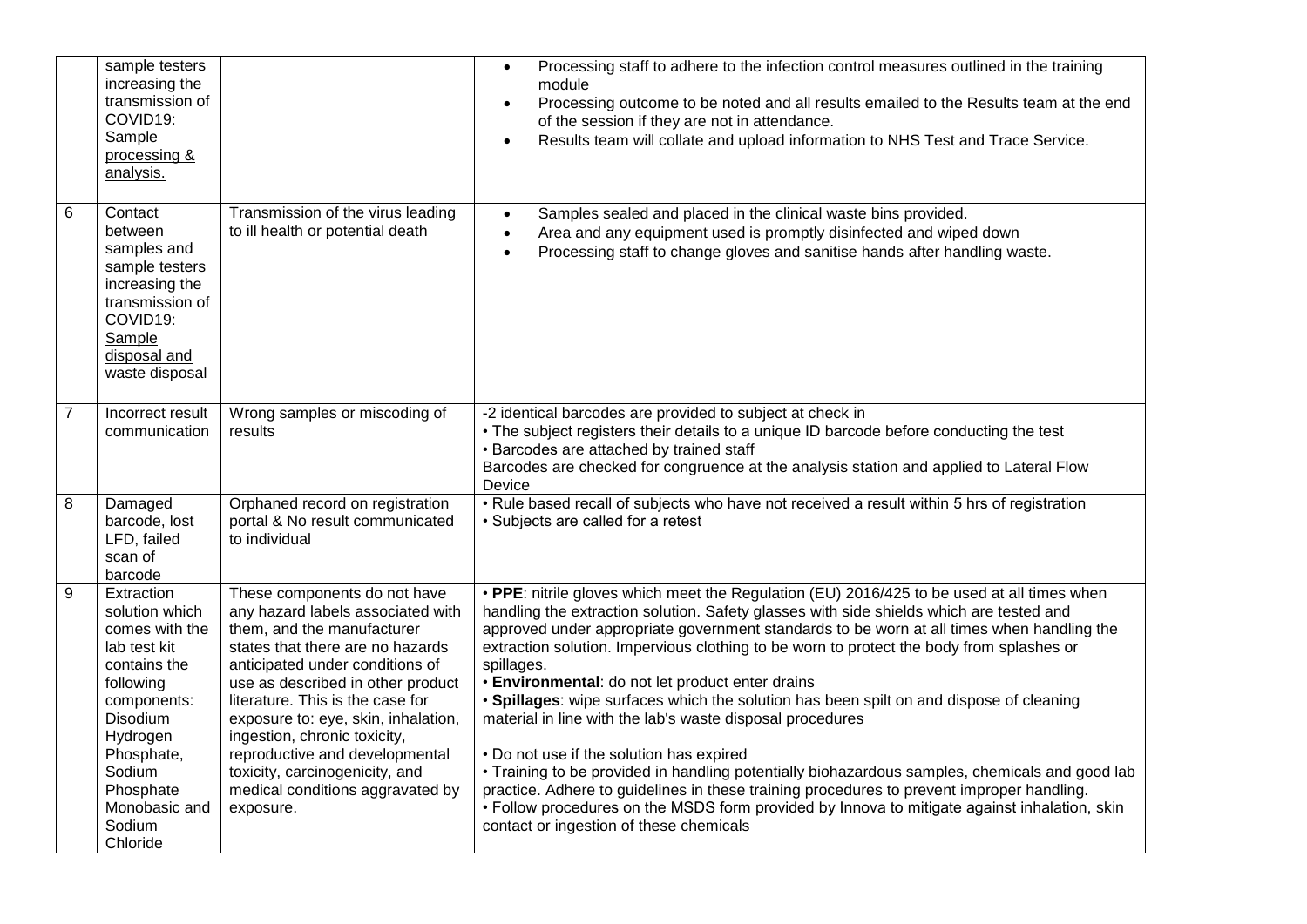| 10              | Occupational<br>illness or injury                                                                  | Staff exhibiting / feeling effects<br>that may indicate COVID 19 is<br>present.                                                                                            | Staff training and information provided.<br>$\bullet$<br>Staff to isolate and remove themselves from the test centre immediately and request a<br>test.                                                                                                                                                                                               |
|-----------------|----------------------------------------------------------------------------------------------------|----------------------------------------------------------------------------------------------------------------------------------------------------------------------------|-------------------------------------------------------------------------------------------------------------------------------------------------------------------------------------------------------------------------------------------------------------------------------------------------------------------------------------------------------|
| $\overline{11}$ | Manual<br>handling                                                                                 | Injury caused by incorrect manual<br>handling techniques. Attempting<br>to lift beyond capability.<br>Insufficient space to manoeuvre<br>students or attend to their needs | Test kits and equipment transported in manageable quantities.<br>$\bullet$<br>Furniture and desks set up and left in situ for the duration.<br>$\bullet$<br>Layout planned to provide sufficient space to mobilise and attend to student needs.<br>$\bullet$                                                                                          |
| 12              | Public access                                                                                      | Members of the public unfamiliar<br>with the environment or testing<br>process                                                                                             | Only authorised access permitted to the building.<br>$\bullet$<br>Testing by appointment only and arrangements communicated to individuals ahead of<br>$\bullet$<br>their appointment<br>Separate testing session and waiting area identified<br>$\bullet$                                                                                            |
| 13              | Uneven<br>surfaces (floor<br>protection in<br>the Testing and<br>Welfare areas)                    | <b>Trip Hazard</b>                                                                                                                                                         | The testing centre is in a dedicated sports hall which has been checked for uneven<br>surfaces and other trip hazards.                                                                                                                                                                                                                                |
| 15              | Inclement<br>weather                                                                               | Increased risk of slips, trips or<br>falls                                                                                                                                 | Pathways gritted and kept clear by the premises team.<br>$\bullet$<br>Session delayed or rescheduled with Team Leader agreement.                                                                                                                                                                                                                      |
| 16              | Electrical<br>safety / plant &<br>equipment<br>maintenance<br>Defective<br>electrical<br>equipment | Failure of equipment due to poor<br>maintenance<br>Electric shock from faulty<br>equipment                                                                                 | All equipment within the test area is either within twelve months of purchase or has an<br>$\bullet$<br>in-date PAT certificate/test label.                                                                                                                                                                                                           |
| 17              | Use of shared<br>equipment                                                                         | Cross contamination of equipment<br>increasing the possibility of<br><b>COVID</b> transference                                                                             | Test team provided with their own equipment to reduce the need for shared use.<br>$\bullet$<br>Stations, equipment and furniture wiped and disinfected between use.                                                                                                                                                                                   |
| 18              | Incorrect result<br>communication                                                                  | Wrong samples or miscoding of<br>results                                                                                                                                   | - 2 identical barcodes are provided to subject at check in<br>• The subject registers their details to a unique ID barcode before conducting the test<br>• Barcodes are attached by trained staff at the sample collection bay<br>Barcodes are checked for congruence at the analysis station 1 and applied to Lateral Flow<br>Device at this station |
| 19              | Damaged<br>barcode, lost<br>LFD, failed<br>scan of<br>barcode                                      | Orphaned record on registration<br>portal & No result communicated<br>to individual                                                                                        | • Rule based recall of subjects who have not received a result within 5hrs of registration<br>• Subjects are called for a retest                                                                                                                                                                                                                      |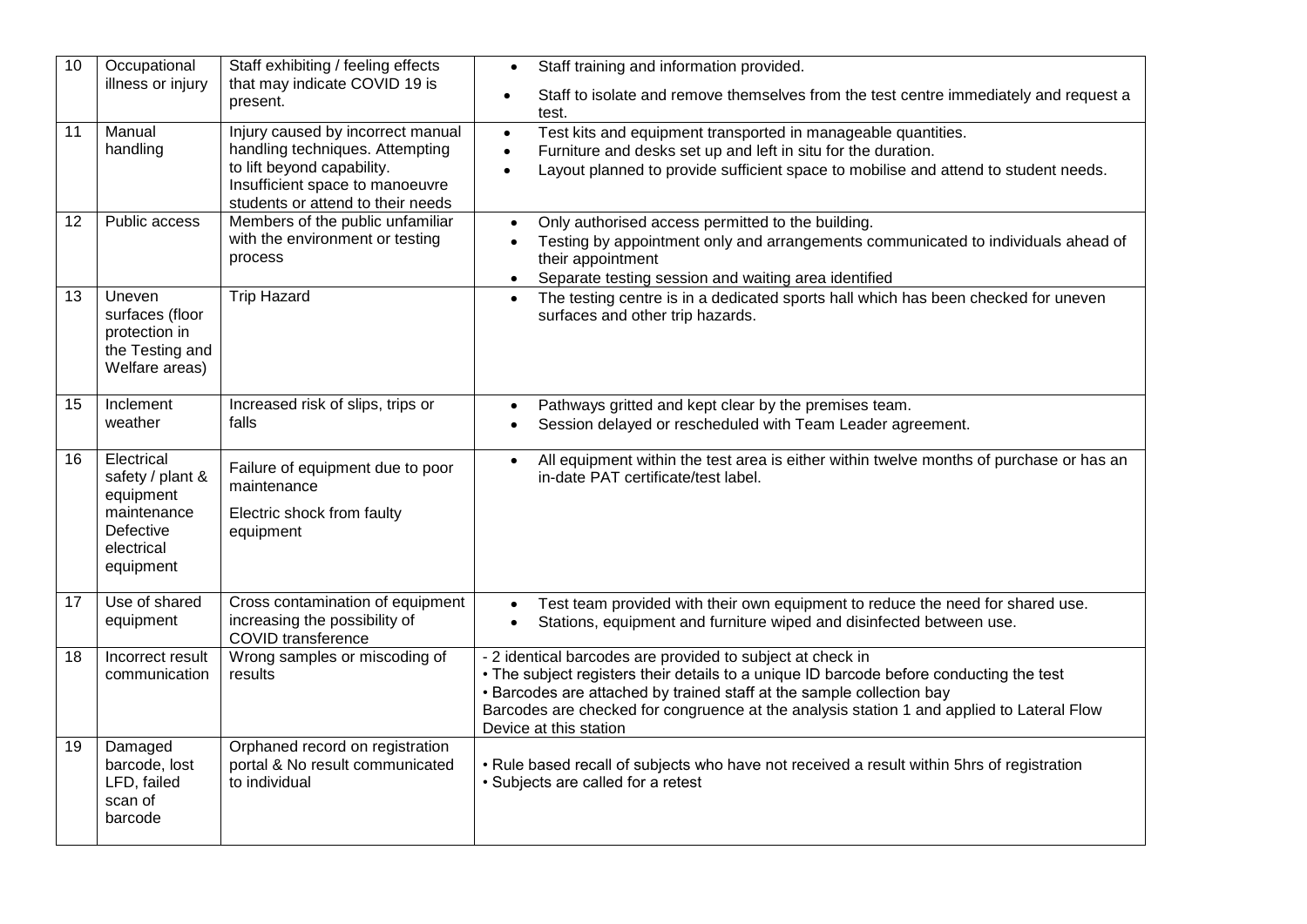| 20 | Extraction<br>solution which<br>comes with the<br>lab test kit<br>contains the<br>following<br>components:<br>NA2HPO4<br>(disodium<br>hydrogen<br>phosphate),<br>NaH <sub>2</sub> PO <sub>4</sub><br>(sodium<br>phosphate<br>monobasic),<br>NaCl (Sodium<br>Chloride | These components do not have<br>any hazard labels associated with<br>them, and the manufacturer<br>states that there are no hazards<br>anticipated under conditions of<br>use as described in other product<br>literature. This is the case for<br>exposure to: eye, skin, inhalation,<br>ingestion, chronic toxicity,<br>reproductive and developmental<br>toxicity, carcinogenicity, and<br>medical conditions aggravated by<br>exposure. | • PPE: nitrile gloves which meet the Regulation (EU) 2016/425 to be used at all times when<br>handling the extraction solution. Safety glasses with side shields which are tested and<br>approved under appropriate government standards to be worn at all times when handling the<br>extraction solution. Impervious clothing to be worn to protect the body from splashes or<br>spillages.<br><b>· Environmental:</b> do not let product enter drains<br>• Spillages: wipe surfaces which the solution has been spilt on and dispose of cleaning<br>material in line with the lab's waste disposal procedures<br>• Do not use if the solution has expired<br>• Training to be provided in handling potentially biohazardous samples, chemicals and good lab<br>practice. Adhere to guidelines in these training procedures to prevent improper handling.<br>• Follow procedures on the MSDS form provided by Innova to mitigate against inhalation, skin<br>contact or ingestion of these chemicals. |
|----|----------------------------------------------------------------------------------------------------------------------------------------------------------------------------------------------------------------------------------------------------------------------|---------------------------------------------------------------------------------------------------------------------------------------------------------------------------------------------------------------------------------------------------------------------------------------------------------------------------------------------------------------------------------------------------------------------------------------------|--------------------------------------------------------------------------------------------------------------------------------------------------------------------------------------------------------------------------------------------------------------------------------------------------------------------------------------------------------------------------------------------------------------------------------------------------------------------------------------------------------------------------------------------------------------------------------------------------------------------------------------------------------------------------------------------------------------------------------------------------------------------------------------------------------------------------------------------------------------------------------------------------------------------------------------------------------------------------------------------------------|
|----|----------------------------------------------------------------------------------------------------------------------------------------------------------------------------------------------------------------------------------------------------------------------|---------------------------------------------------------------------------------------------------------------------------------------------------------------------------------------------------------------------------------------------------------------------------------------------------------------------------------------------------------------------------------------------------------------------------------------------|--------------------------------------------------------------------------------------------------------------------------------------------------------------------------------------------------------------------------------------------------------------------------------------------------------------------------------------------------------------------------------------------------------------------------------------------------------------------------------------------------------------------------------------------------------------------------------------------------------------------------------------------------------------------------------------------------------------------------------------------------------------------------------------------------------------------------------------------------------------------------------------------------------------------------------------------------------------------------------------------------------|

| <b>Control Improvements</b> |                                                                                            |                      |                    |                |  |  |  |  |
|-----------------------------|--------------------------------------------------------------------------------------------|----------------------|--------------------|----------------|--|--|--|--|
| <b>Action No</b>            | Recommended additional control measures                                                    | Responsibility       | <b>Target Date</b> | Date completed |  |  |  |  |
| $\overline{1}$              | Content of the risk assessment to be communicated with all workers as part of<br>induction | Covid<br>Coordinator |                    |                |  |  |  |  |
| $\overline{2}$              | Quality Control checks and weekly audits undertaken to ensure compliance                   | Covid<br>Coordinator |                    |                |  |  |  |  |
| 3                           | Risk Assessment reviewed on a termly basis                                                 | Covid<br>Coordinator |                    |                |  |  |  |  |
|                             |                                                                                            |                      |                    |                |  |  |  |  |
|                             |                                                                                            |                      |                    |                |  |  |  |  |

| <b>Additional Notes</b> |  |
|-------------------------|--|
|                         |  |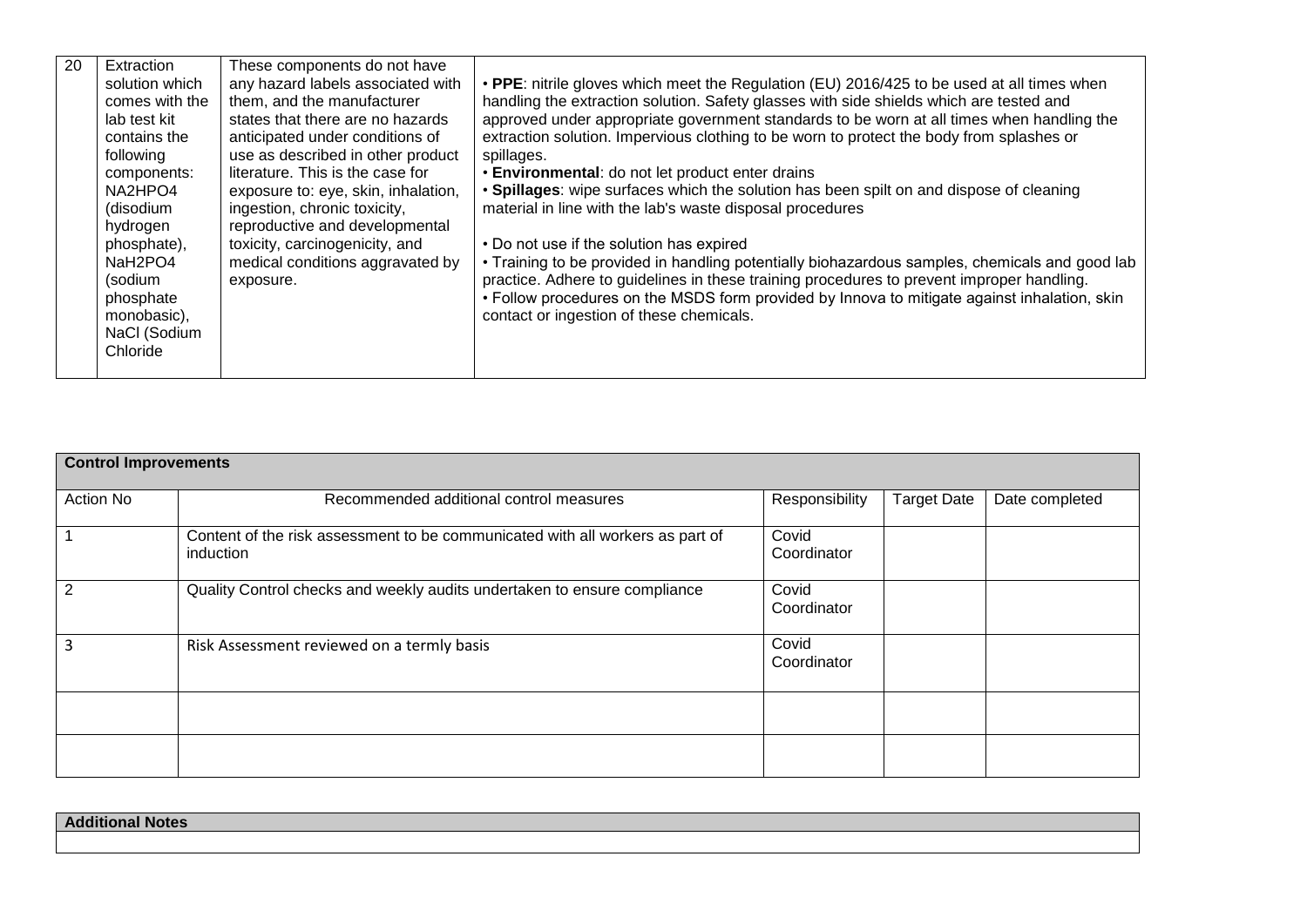| is reasonably practicable. |                                                                                                                                                                                                     |      | Declaration - If the above control measures are implemented the risks posed by the task / process / environment assessed will be controlled to as low as |  |  |  |             |           |
|----------------------------|-----------------------------------------------------------------------------------------------------------------------------------------------------------------------------------------------------|------|----------------------------------------------------------------------------------------------------------------------------------------------------------|--|--|--|-------------|-----------|
| Persons involved in        |                                                                                                                                                                                                     |      |                                                                                                                                                          |  |  |  |             |           |
| assessment                 |                                                                                                                                                                                                     |      |                                                                                                                                                          |  |  |  |             |           |
| Signature of Lead Assessor |                                                                                                                                                                                                     | Date |                                                                                                                                                          |  |  |  |             |           |
|                            | Reviews – this assessment should be reviewed at intervals no greater than 12 months or when there are changes in operational<br>procedure, personnel, the work environment or following an incident |      |                                                                                                                                                          |  |  |  |             |           |
| Review date                | Reviewed by<br>Signature<br>Review date<br>Comments<br>Comments                                                                                                                                     |      |                                                                                                                                                          |  |  |  | Reviewed by | Signature |
|                            |                                                                                                                                                                                                     |      |                                                                                                                                                          |  |  |  |             |           |
|                            |                                                                                                                                                                                                     |      |                                                                                                                                                          |  |  |  |             |           |
|                            |                                                                                                                                                                                                     |      |                                                                                                                                                          |  |  |  |             |           |
|                            |                                                                                                                                                                                                     |      |                                                                                                                                                          |  |  |  |             |           |